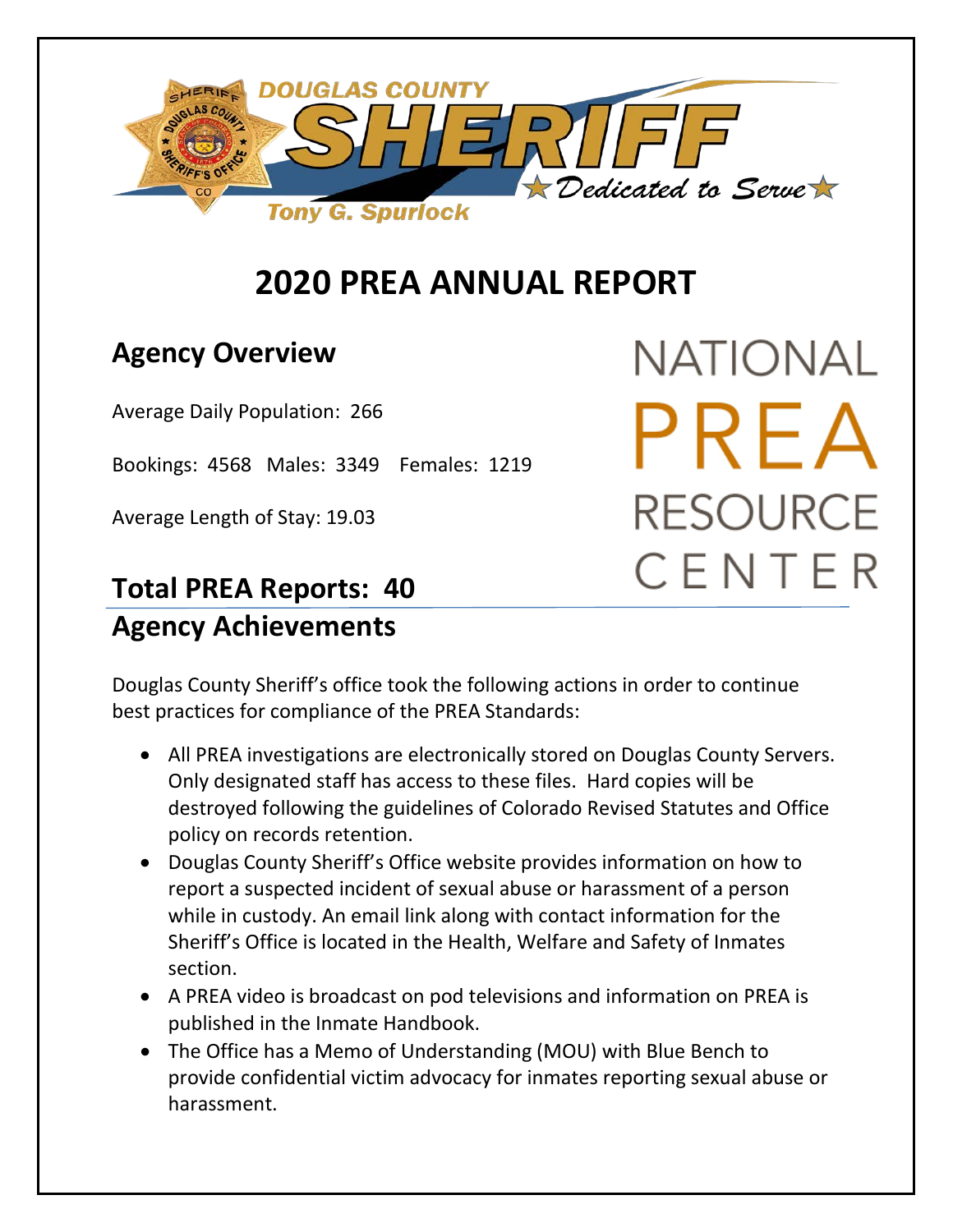

### **Inmate-on-Inmate Allegations January 1 – December 31, 2020**

| Type         | Total | Substantiated | Unsubstantiated | Unfounded | Reports to<br>other<br>agencies | Charges<br>Filed | Jail<br>Discipline      |
|--------------|-------|---------------|-----------------|-----------|---------------------------------|------------------|-------------------------|
| HARASSMENT   |       |               |                 |           | 0                               | 0                |                         |
| <b>ABUSE</b> |       | U             |                 |           | U                               | υ                | (consensual<br>contact) |

#### **Staff-on-Inmate Allegations January 1 – December 31, 2020**

| Type         | Total | Substantiated | Unsubstantiated | Unfounded | Reported<br>to Other | Charges<br>filed | Jail<br>Discipline |
|--------------|-------|---------------|-----------------|-----------|----------------------|------------------|--------------------|
|              |       |               |                 |           | Agencies             |                  |                    |
| HARASSMENT   | 6     |               |                 |           |                      |                  |                    |
| <b>ABUSE</b> | 9     |               |                 |           |                      |                  |                    |
|              |       |               |                 |           |                      |                  |                    |

#### **External 3rd Party-on-Inmate Allegations January 1 – December 31, 2020**

| <b>Type</b>  | Total | Substantiated | Unsubstantiated | Unfounded | Reported<br>to Other<br>Agencies | Charges<br>filed | Jail<br>Discipline |
|--------------|-------|---------------|-----------------|-----------|----------------------------------|------------------|--------------------|
| HARASSMENT   |       |               |                 |           |                                  |                  |                    |
| <b>ABUSE</b> |       |               |                 |           |                                  |                  |                    |